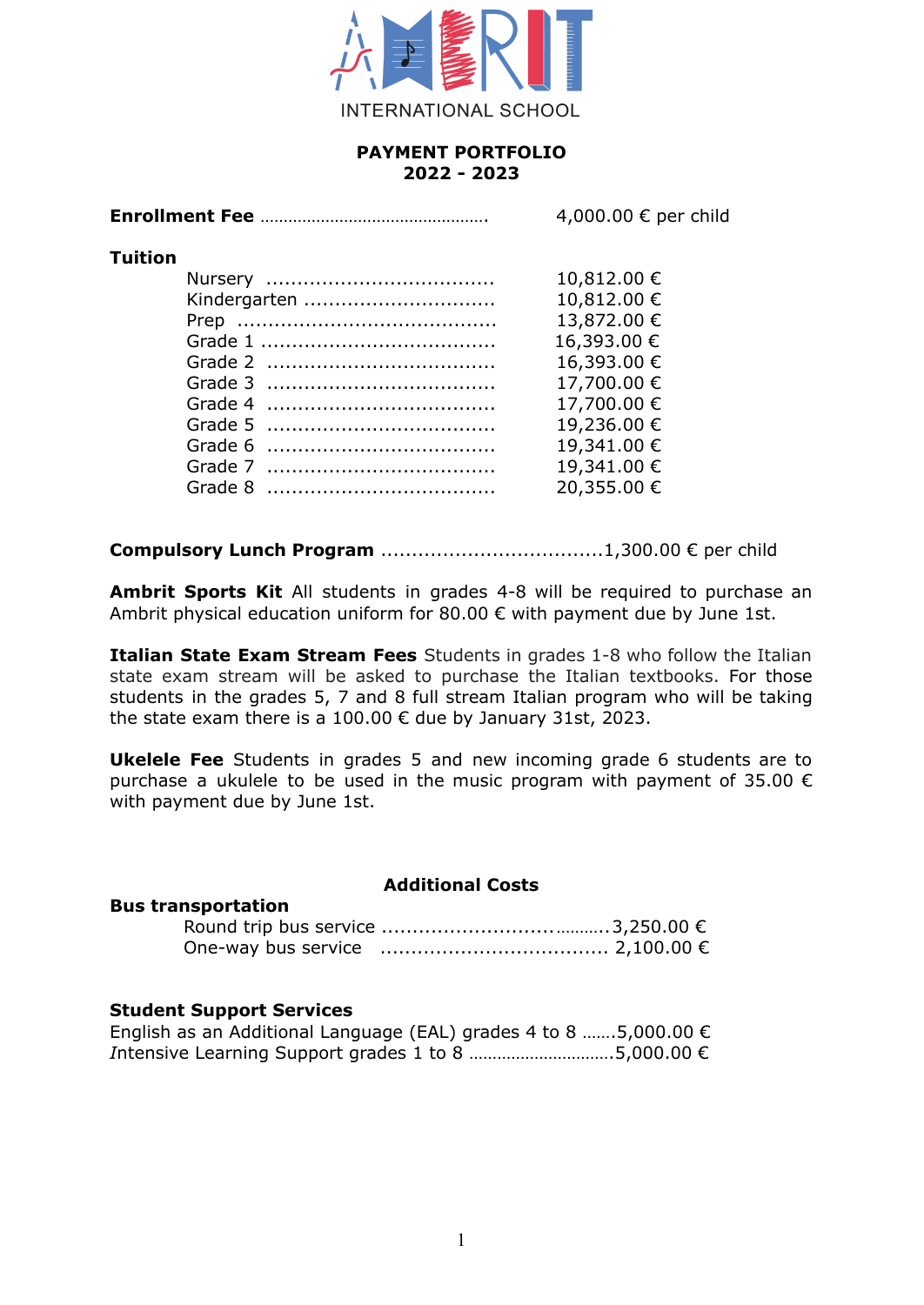

**Enrollment Fee** Enrollment fee is a one time cost to be paid per child upon acceptance. They are nonrefundable fees due on the date given in the acceptance letter to guarantee the place of new students.

# **TUITION**

**PAYMENT PLANS** School fees including tuition and lunch can be paid in full or in 3 equal payments. Families who pay the full tuition fee by the April 15th deadline will receive a 3% discount. A monthly payment plan available on request is to be paid by automatic bank transfer and subject to a service charge of 400.00  $\epsilon$ , both due by the March 15th registration date.

**Payment Scheme 1** (3 payments)……………..………………………….…………..**full tuition Payment Scheme 2** (10 monthly payments by automatic bank)...**full tuition + E400.00 service charge**

**Payment Scheme 3** (1-year advance payment)………..………..………..**3% discount**

### **PAYMENT DUE DATES**

**Scheme 1 Payment Plan:** Tuition and Lunch Fees are divided into 3 equal payments with the first payment due by April 15<sup>th</sup> and subsequent payments due August  $15<sup>th</sup>$ , December  $15<sup>th</sup>$ . A chart outlining amounts due per grade level can be found on page 5. Payments received after the due date will be charged €150.00 late fees.

**Scheme 2 Monthly Payments:** For the monthly payment plan tuition and lunch fees are divided into 10 equal portions due from April 15<sup>th</sup>, 2022 until January 15<sup>th</sup>, 2023. Monthly payments must be made by automatic bank transfer from an Italian bank and received into the Ambrit bank account by the 15th of every month. No reminders or bills will be sent once enrolled in this payment plan. There is a 400.00  $\epsilon$  service fee per family for this payment plan which should be sent to the bursar's office with a copy of the standing order for the 10-month automatic bank transfer by March 15<sup>th</sup>, 2022. Please allow 3 working days for transfers from your account to be received by the school. The school reserves the right to automatically change to payment Scheme 1 or require full payment if monthly payments are not received on time.

**Scheme 3 Advance Payment:** The Scheme 3 advance payment with a 3% discount is only available for tuition payments made in full by April  $15<sup>th</sup>$ , 2022. Payments received after this date will not be eligible for the reduction and students will automatically be enrolled in the Scheme 1 tuition plan. Discounts apply only to tuition for complete school years and families remaining at Ambrit for part of the school year are not eligible for the discounted advance payment scheme. Lunch fee payment has been added to the tuition bill, however by request, payment can be deferred until September 1st.

**DISCOUNTS** Families that have more than one child attending Ambrit simultaneously receive discounts on tuition fees. The second child from the same family attending Ambrit receives a 10% reduction and a third child receives a 20% reduction taken on the younger child's tuition fees. Siblings must be concurrently enrolled to receive this discount.

Ambrit Alumni receive an additional 10% reduction on their children's tuition fees.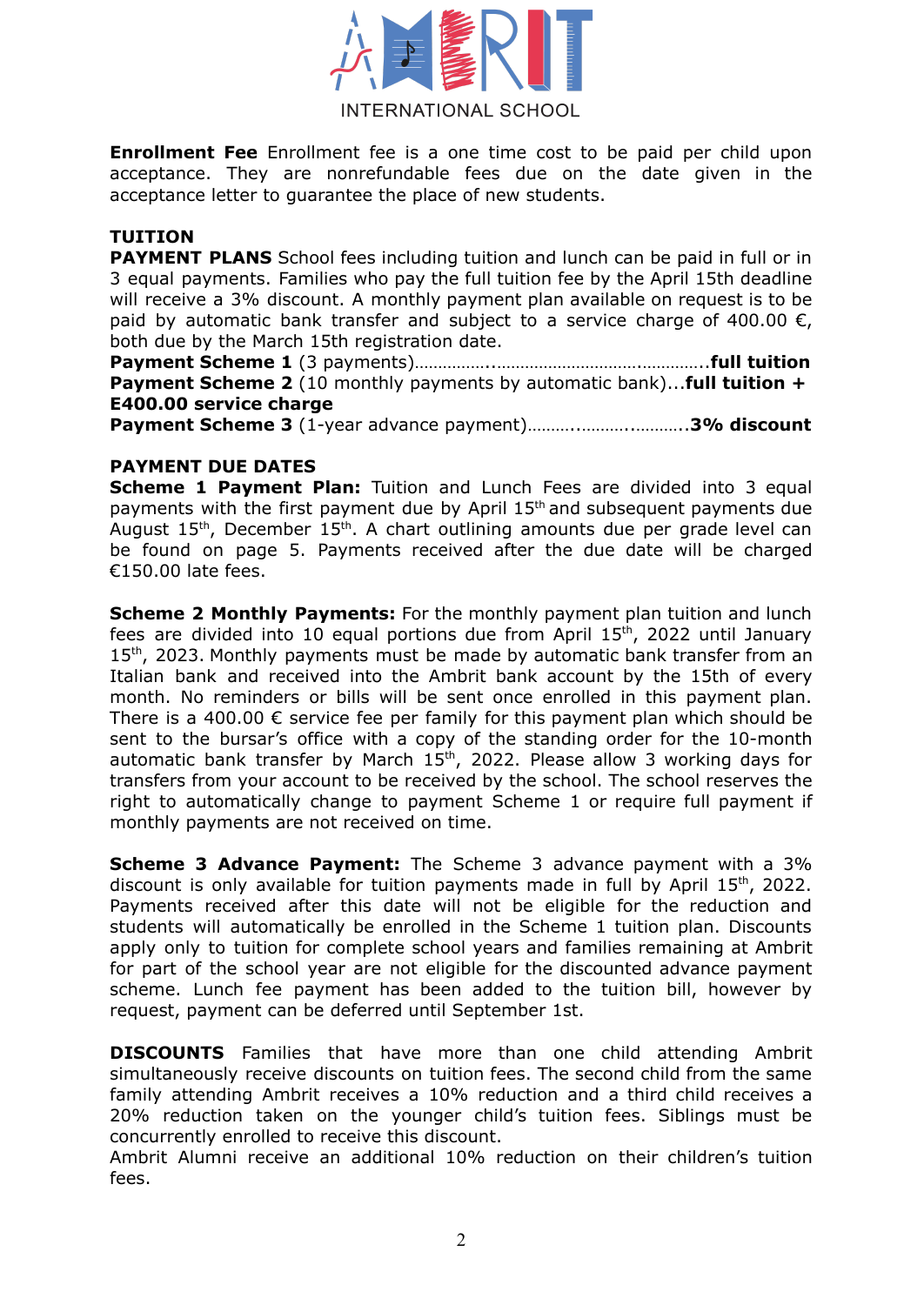

**LATE NEW ENROLLMENTS** Tuition and lunch fees are due in full for new students who enroll after the payment due dates.

**EAL and LEARNING SUPPORT FEES** Additional in-school learning support as determined by the school based on individual student needs may require additional costs. English as an Additional Language (EAL) for grades 4 to 8 intensive instruction of 5 hours per week will be billed at 5,000.00 €. Intensive Learning Support for grades 1 to 8 will be billed at 5,000.00 €. Under certain circumstances, it may be necessary for parents to provide an assistant in a classroom for children with special educational needs. EAL and Learning Support fees are due to the Ambrit bank account by September  $15<sup>th</sup>$ , 2022.

**LUNCH FEES:** Lunch fees are mandatory and no refunds or discounts will be given for meals not taken. Payment of lunch fees,  $1,300.00 \in \text{are included in the}$ quarterly, monthly and annual bills to be paid to **Scuola Ambrit Rome Srl.**

## **PAYMENT METHODS**

**Cash** There is a maximum to be paid in cash (euros) of 2,000.00 € for any single or cumulative payment in compliance with Law No. 124 of 26 October 2019.

**Checks** School tuition and lunch fees can be paid by euro check to Scuola Ambrit Rome Srl. No third-party checks will be accepted.

**Credit card** Payments for school fees are made by appointment in the bursars' office. Payments made by credit card will be charged an extra 3.5%.

**Bank transfers** should be sent to the Ambrit bank account. A student's full name should be included in the description of the transfer being sent.

The school's bank account details are found on the lower left-hand side of the bill/proforma sent for school fees. It is as follows:

#### **SCHOOL BANK ACCOUNT**

Account name: **Scuola Ambrit Rome Srl** Bank Name: Credit Agricole Address: Piazzale E Morelli 25 - 00151 Roma - Ag 4 **IBAN: IT33G0623003204000030117682 BIC/Swift Code: CRPPIT2P086**

**BANK CHARGES** Parents or guardians are responsible for payment of all school fees as well as bank sending and receiving charges incurred for fees sent from foreign accounts. Currencies other than Euro are accepted at the rate of exchange quoted on the date of receipt of payment.

**BILLING** Payments of all school fees including late fees are the responsibility of the parent/guardian registering a student. All parents/guardians are liable for payments on the due dates even if third parties assume the responsibility of all or part of the fees. Parents/guardians must inform Ambrit if a third party will be paying school fees on their behalf. Information regarding who will be making payments will be required on the registration form and a photocopy of their "Codice Fiscale" or "Tessera Sanitaria" to be sent to the Bursar's office. in compliance with the art. 21, Law Decree 31 May 2021 no. 78.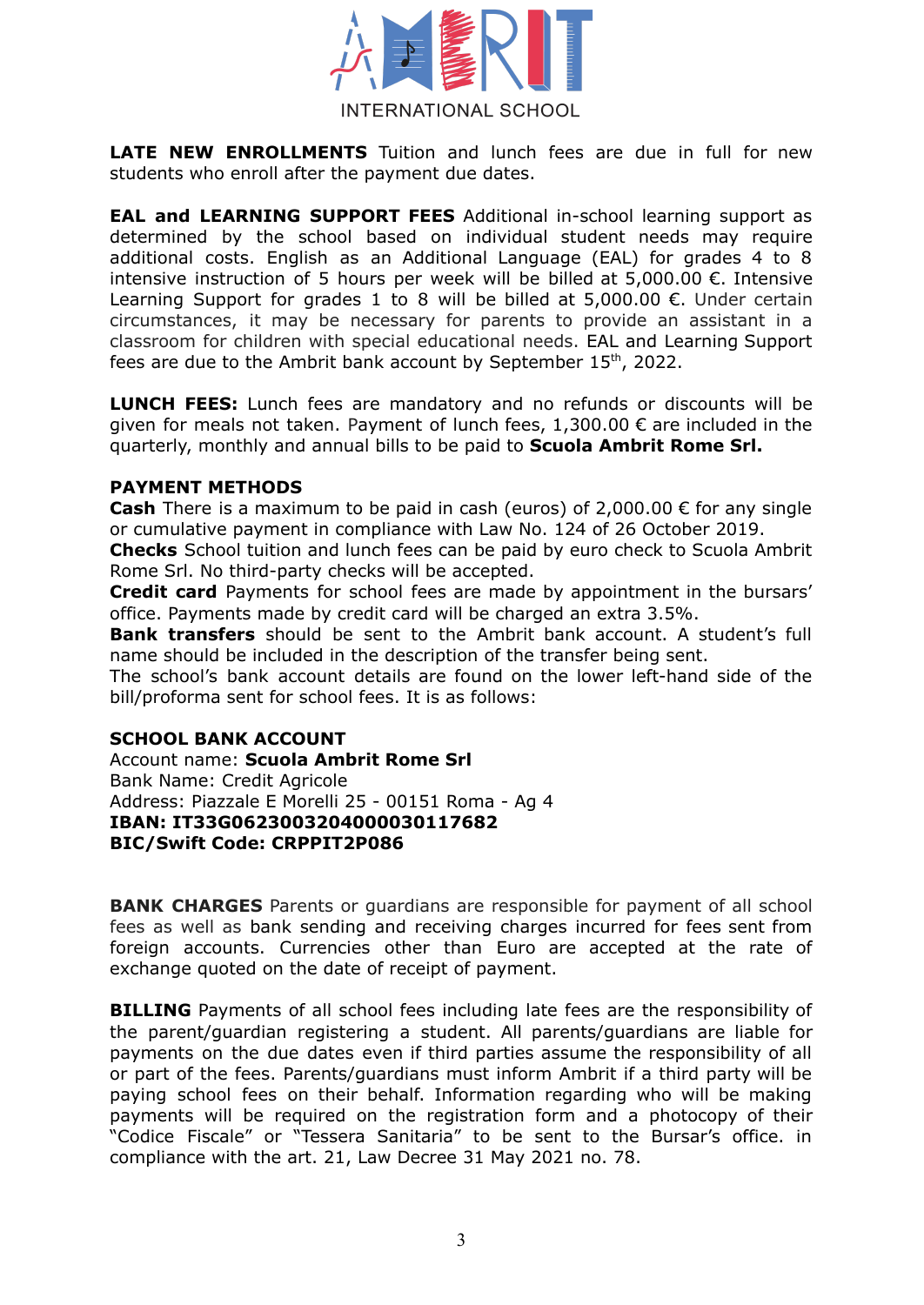

**LATE PAYMENTS** All payments not received on time will automatically be charged a 150.00  $\epsilon$  late fee and subject to a 2% late interest charge per month. If payments are over 10 days late the school retains the right to withhold report cards, not bring students on school-related trips nor take exams and if necessary not admit students to school until all payments are received.

**WITHDRAWAL** If a child is absent for extended periods, suspended, withdrawn from, or asked to leave the school mid-year, no tuition or lunch refunds are given for the school year that has commenced. Second term tuition payments may receive refunding if a 3 month written notice of withdrawal is given to [admissions@ambrit-rome.com](mailto:admissions@ambrit-rome.com).

**ANNUAL REGISTRATION** Every family should fill in the *Electronic Registration Form* by March 15, 2022, indicating if their child will or will not be attending Ambrit for the 2022-23 academic year. For those students re-enrolling for the upcoming academic year, complete information including bus service and a payment scheme should be indicated. If a response is not received by the March 15<sup>th</sup> deadline it will be assumed students will not be attending Ambrit and spaces will be made available to students on the waiting list.

#### **BUS FEES:**

The annual costs are 3,250.00  $\epsilon$  for round trip bus service and  $\epsilon$  2,100.00  $\epsilon$  for one-way bus service.

There is a once-only, non-refundable registration fee of 250.00  $\epsilon$  that is due by April 30, 2022. This registration fee will be deducted from the annual amount. For users living in the areas already served, a registration fee is required to ensure the reservation of a seat on board and the organization of a personalized bus stop for the 2022/2023 academic year. Any registration requests received after the deadline will be subject to seat availability and the organization of a personalized stop cannot be guaranteed.

The balance of the annual fee is to be paid in two installments. The first installment of 1,500.00 € for round trip service or 925.00 € for one-way service is due by September 15th, 2022.

The second installment of 1,500.00  $\epsilon$  for round trip service or 925.00  $\epsilon$  for one-way service is due by January 31st, 2023.

Payment of bus fees should be made directly to the bus company TODDE BUS.

Account name: Todde Bus s.r.l. Banca: Intesa San Paolo - Via Parigi 13 - 00184 Roma IBAN: IT08L0306903213100000010821 BIC/Swift: BCITITMM

Please contact [buses@ambrit-rome.com](mailto:buses@ambrit-rome.com) for further details on payment schedules.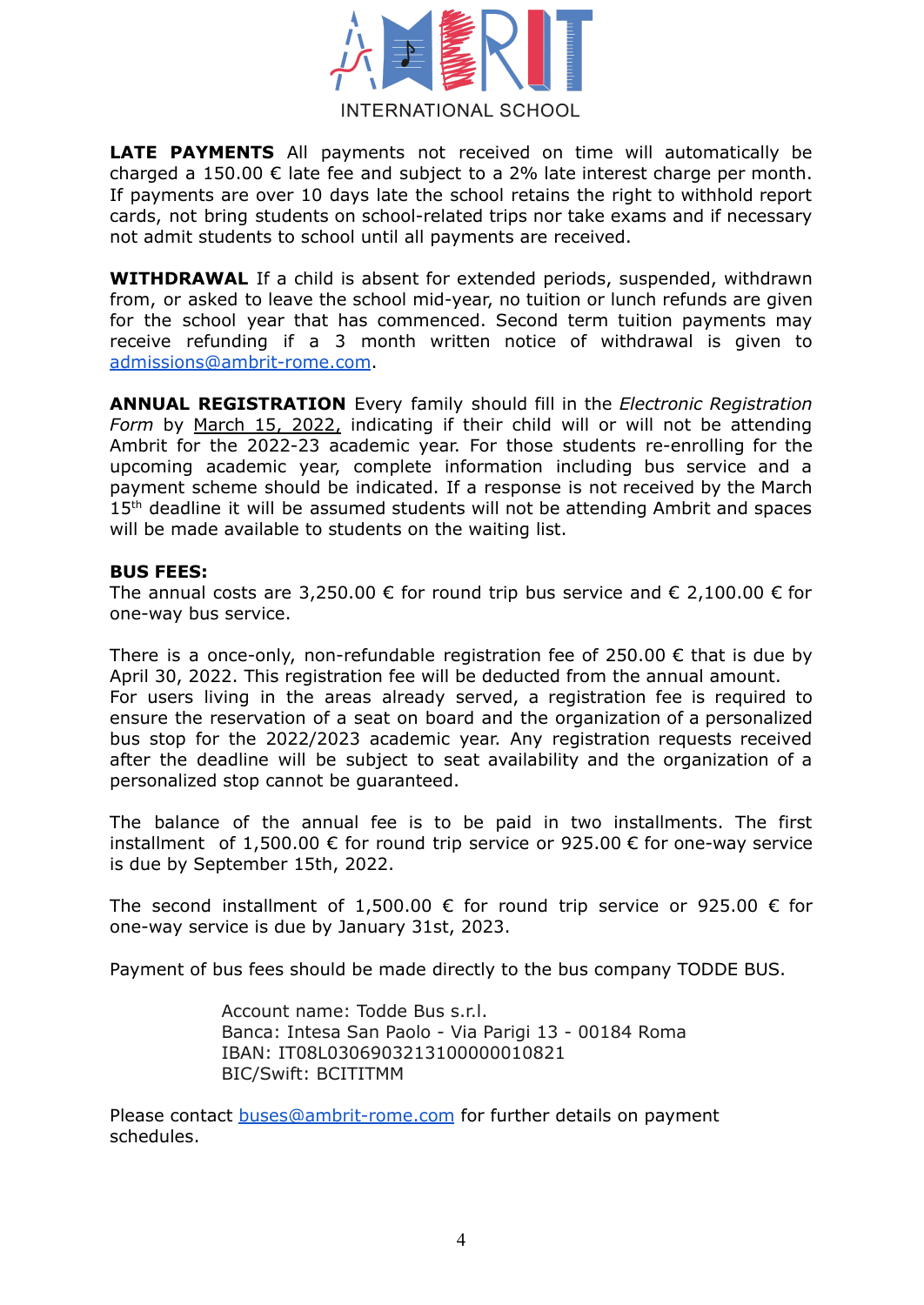

# **Payment Scheme Schedules** Amounts & Dates Due

# **Schedule of fees for Payment Scheme 1**

Payment of 3 installments are due April 15th, August 15th and December 15th, 2022*.*

| <b>Class</b>   | <b>Full Tuition Fees +</b><br><b>Lunch Fees</b> | Quarterly<br><b>Payments for</b><br><b>Lunch Fees</b><br>and Tuition | Quarterly<br><b>Payments for</b><br><b>Lunch Fees and</b><br><b>Tuition including</b><br>2nd child<br><b>Additional 10%</b><br><b>Discount</b> | Quarterly<br><b>Payments for</b><br><b>Lunch Fees and</b><br><b>Tuition including</b><br>3rd child<br><b>Additional 20%</b><br><b>Discount</b> |
|----------------|-------------------------------------------------|----------------------------------------------------------------------|------------------------------------------------------------------------------------------------------------------------------------------------|------------------------------------------------------------------------------------------------------------------------------------------------|
|                | <b>Due Dates:</b>                               | April 15, August<br>15, Dec 15                                       | April 15, August<br>15, Dec 15                                                                                                                 | April 15, August<br>15, Dec 15                                                                                                                 |
| <b>Nursery</b> | €10,812.00 +<br>€1,300.00                       | €4,037.33                                                            | €3,676.93                                                                                                                                      | €3,316.53                                                                                                                                      |
| Kinder         | €10,812.00 +<br>€1,300.00                       | €4,037.33                                                            | €3,676.93                                                                                                                                      | €3,316.53                                                                                                                                      |
| Prep           | €13,872.00 +<br>€1,300.00                       | €5,057.33                                                            | €4,594.93                                                                                                                                      | €4,132.53                                                                                                                                      |
| Grade 1        | €16,393.00 +<br>€1,300.00                       | €5,897.67                                                            | €5,351.23                                                                                                                                      | €4,804.80                                                                                                                                      |
| Grade 2        | €16,393.00 +<br>€1,300.00                       | €5,897.67                                                            | €5,351.23                                                                                                                                      | €4,804.80                                                                                                                                      |
| Grade 3        | €17,700.00 +<br>€1,300.00                       | €6,333.33                                                            | €5,743.33                                                                                                                                      | €5,153.33                                                                                                                                      |
| Grade 4        | €17,700.00 +<br>€1,300.00                       | €6,333.33                                                            | €5,743.33                                                                                                                                      | €5,153.33                                                                                                                                      |
| Grade 5        | €19,236.00 +<br>€1,300.00                       | €6,845.33                                                            | €6,204.13                                                                                                                                      | €5,562.93                                                                                                                                      |
| Grade 6        | €19,341.00 +<br>€1,300.00                       | €6,880.33                                                            | €6,235.63                                                                                                                                      | €5,590.93                                                                                                                                      |
| Grade 7        | €19,341.00 +<br>€1,300.00                       | €6,880.33                                                            | €6,235.63                                                                                                                                      | €5,590.93                                                                                                                                      |
| Grade 8        | €20,355.00 +<br>€1,300.00                       | €7,218.33                                                            | €6,539.83                                                                                                                                      | €5,861.33                                                                                                                                      |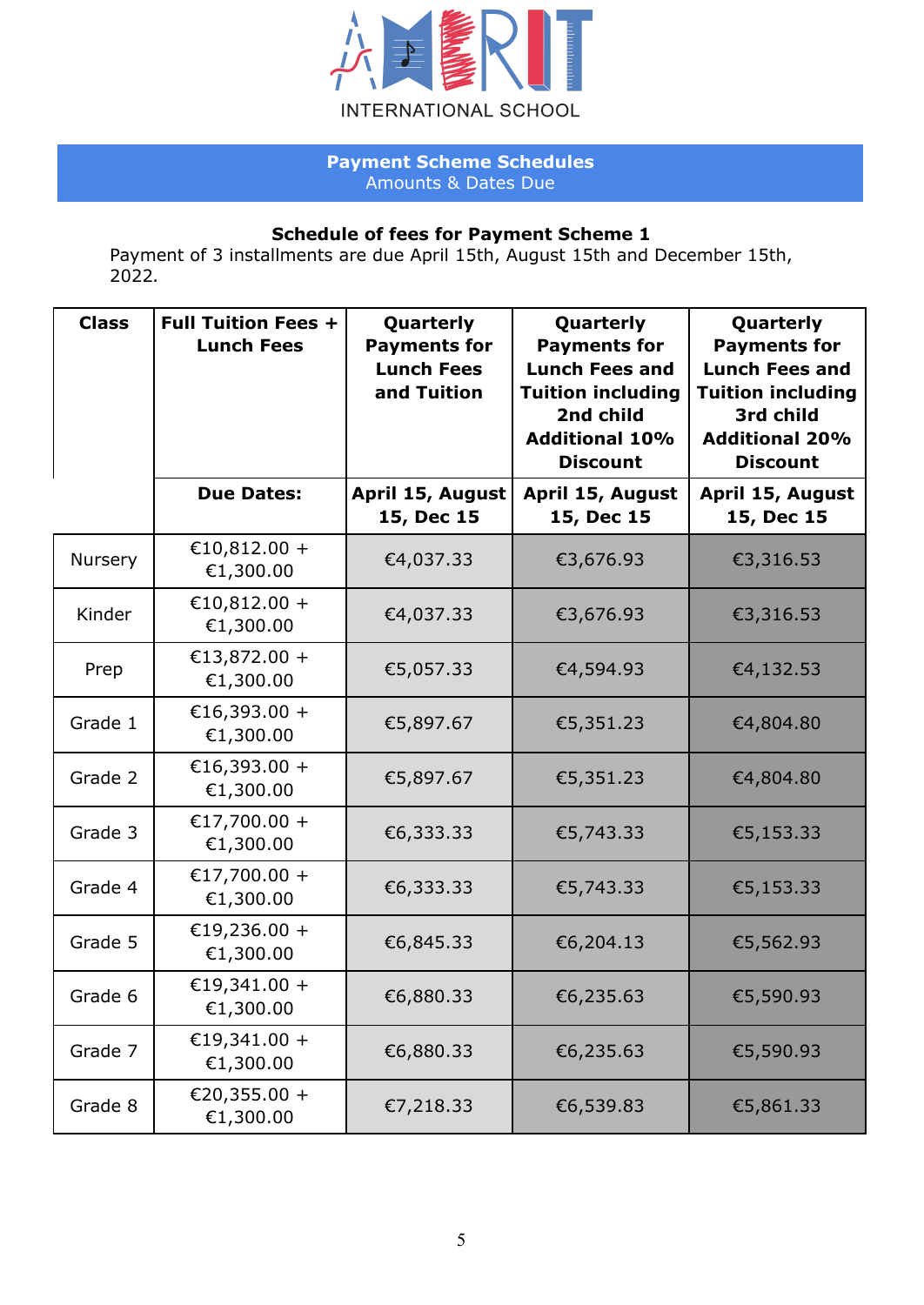

# **Schedule of fees for Payment Scheme 2**

10 monthly payments are to be made by automatic bank transfer received by the 15th of every month. *A copy of the 10 month automatic bank transfer (RID) and the 400.00 € service fee is due by March 15th.* The first payment should be received by the 15<sup>th</sup> of April 2022 and ends January 15th, 2023.

| <b>Class</b> | <b>Full Tuition Fees +</b><br><b>Lunch Fees</b> | <b>Payment for</b><br><b>Lunch Fees and</b><br><b>Tuition</b> | <b>Payment for Lunch</b><br><b>Fees and Tuition</b><br>including 2nd child<br><b>Additional</b><br>10% Discount | <b>Payment for</b><br><b>Lunch Fees and</b><br><b>Tuition</b><br>including 3rd<br>child Additional<br>20% Discount |
|--------------|-------------------------------------------------|---------------------------------------------------------------|-----------------------------------------------------------------------------------------------------------------|--------------------------------------------------------------------------------------------------------------------|
|              | <b>Due Dates:</b>                               | April 15th to<br>January 15th                                 | April 15th to<br>January 15th                                                                                   | April 15th to<br>January 15th                                                                                      |
| Nursery      | €10,812.00 +<br>€1,300.00                       | €1,211.20                                                     | €1,103.08                                                                                                       | €994.96                                                                                                            |
| Kinder       | €10,812.00 +<br>€1,300.00                       | €1,211.20                                                     | €1,103.08                                                                                                       | €994.96                                                                                                            |
| Prep         | €13,872.00 +<br>€1,300.00                       | €1,517.20                                                     | €1,378.48                                                                                                       | €1,239.76                                                                                                          |
| Grade 1      | €16,393.00 +<br>€1,300.00                       | €1,769.30                                                     | €1,605.37                                                                                                       | €1,441.44                                                                                                          |
| Grade 2      | €16,393.00 +<br>€1,300.00                       | €1,769.30                                                     | €1,605.37                                                                                                       | €1,441.44                                                                                                          |
| Grade 3      | €17,700.00 +<br>€1,300.00                       | €1,900.00                                                     | €1,723.00                                                                                                       | €1,546.00                                                                                                          |
| Grade 4      | €17,700.00 +<br>€1,300.00                       | €1,900.00                                                     | €1,723.00                                                                                                       | €1,546.00                                                                                                          |
| Grade 5      | €19,236.00 +<br>€1,300.00                       | €2,053.60                                                     | €1,861.24                                                                                                       | €1,668.88                                                                                                          |
| Grade 6      | €19,341.00 +<br>€1,300.00                       | €2,064.10                                                     | €1,870.69                                                                                                       | €1,677.28                                                                                                          |
| Grade 7      | €19,341.00 +<br>€1,300.00                       | €2,064.10                                                     | €1,870.69                                                                                                       | €1,677.28                                                                                                          |
| Grade 8      | €20,355.00 +<br>€1,300.00                       | €2,165.50                                                     | €1,961.95                                                                                                       | €1,758.40                                                                                                          |